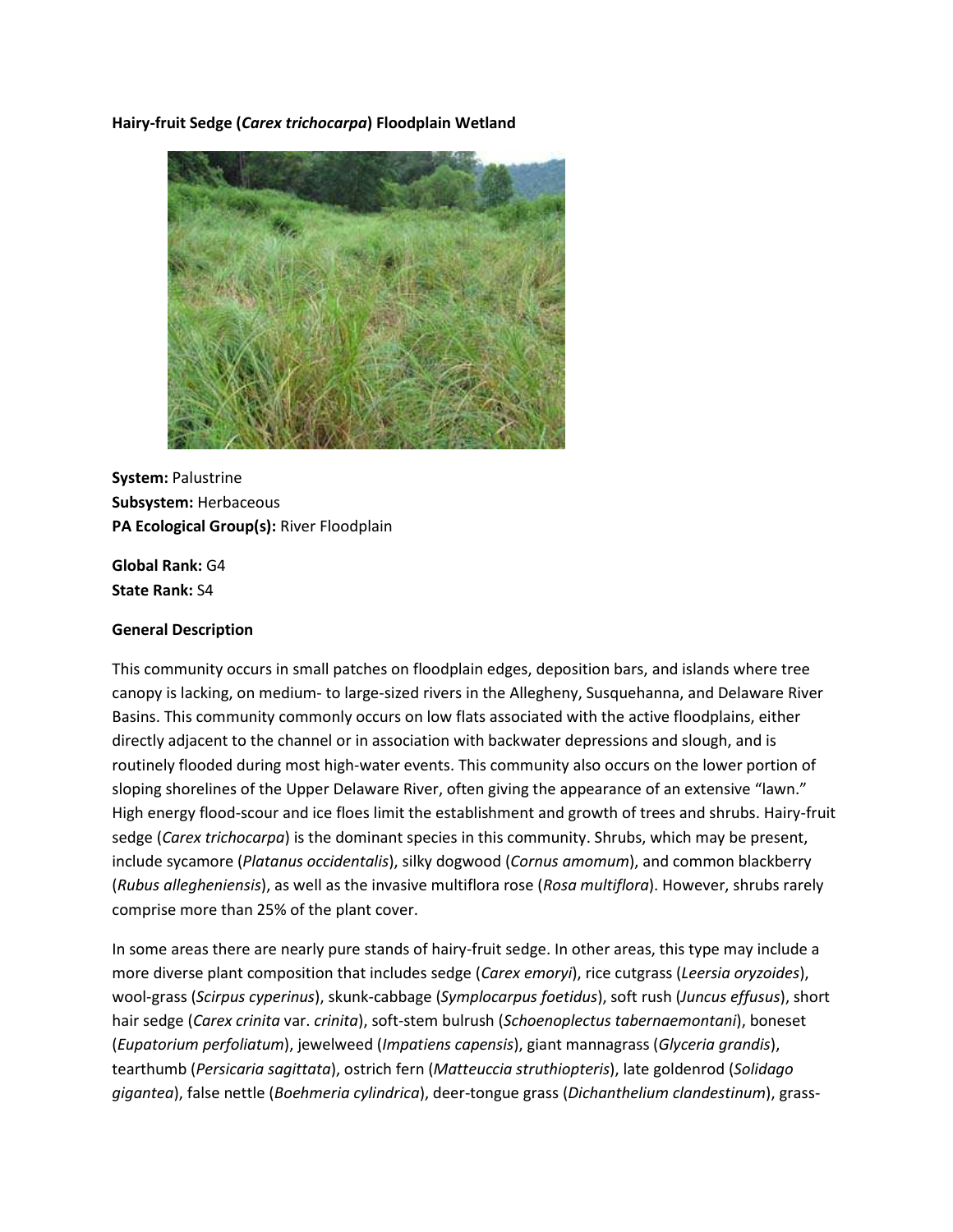leaved goldenrod (*Euthamia graminifolia* var. *graminifolia*), blue vervain (*Verbena hastata*), flat-topped white aster (*Doellingeria umbellata* var. *umbellata*), common milkweed (*Asclepias syriaca*), Jack-in-thepulpit (*Arisaema triphyllum*), sensitive fern (*Onoclea sensibilis*), and Turk's-cap lily (*Lilium superbum*). This type is susceptible to invasion by reed canary-grass (*Phalaris arundinacea*). Near monotypic stands of reed canary-grass can occur in similar locations, and in some areas patches of the two species are intermixed. Vine species found in this type include virgin's-bower (*Clematis virginiana*).

# **Rank Justification**

Uncommon but not rare; some cause for long-term concern due to declines or other factors.

## **Identification**

- Dominated by hairy-fruit sedge (*Carex trichocarpa*)
- Relatively low diversity of herbaceous species
- Soils are silty alluvial deposits (substrate may be gravel and cobbles on sloping shores in the Upper Delaware River) and are often saturated throughout the year
- Maintained by annual episodes of high intensity flooding and ice scour

## **Characteristic Species**

Shrubs

- Silky dogwood (*[Cornus amomum](http://www.natureserve.org/explorer/servlet/NatureServe?searchName=Cornus+amomum+ssp.+amomum)*)
- Sycamore (*[Platanus occidentalis](http://www.natureserve.org/explorer/servlet/NatureServe?searchName=Platanus+occidentalis)*)
- [Common blackberry \(](http://www.natureserve.org/explorer/servlet/NatureServe?searchName=Rubus+allegheniensis)*Rubus allegheniensis*)

## **Herbs**

- Sedge (*[Carex trichocarpa](http://www.natureserve.org/explorer/servlet/NatureServe?searchName=Carex+trichocarpa)*)
- Sedge (*[Carex emoryi](http://www.natureserve.org/explorer/servlet/NatureServe?searchName=Carex+emoryi)*)
- Rice cutgrass (*[Leersia oryzoides](http://www.natureserve.org/explorer/servlet/NatureServe?searchName=Leersia+oryzoides)*)
- Wool-grass (*[Scirpus cyperinus](http://www.natureserve.org/explorer/servlet/NatureServe?searchName=Scirpus+cyperinus)*)
- Skunk cabbage (*[Symplocarpus foetidus](http://www.natureserve.org/explorer/servlet/NatureServe?searchName=Symplocarpus+foetidus)*)
- Soft rush (*[Juncus effusus](http://www.natureserve.org/explorer/servlet/NatureServe?searchName=Juncus+effusus)*)
- [Short hair sedge \(](http://www.natureserve.org/explorer/servlet/NatureServe?searchName=Carex+crinita+var.+crinita)*Carex crinita* var. *crinita*)
- Soft-stemmed bulrush (*[Schoenoplectus tabernaemontani](http://www.natureserve.org/explorer/servlet/NatureServe?searchName=Schoenoplectus+tabernaemontani)*)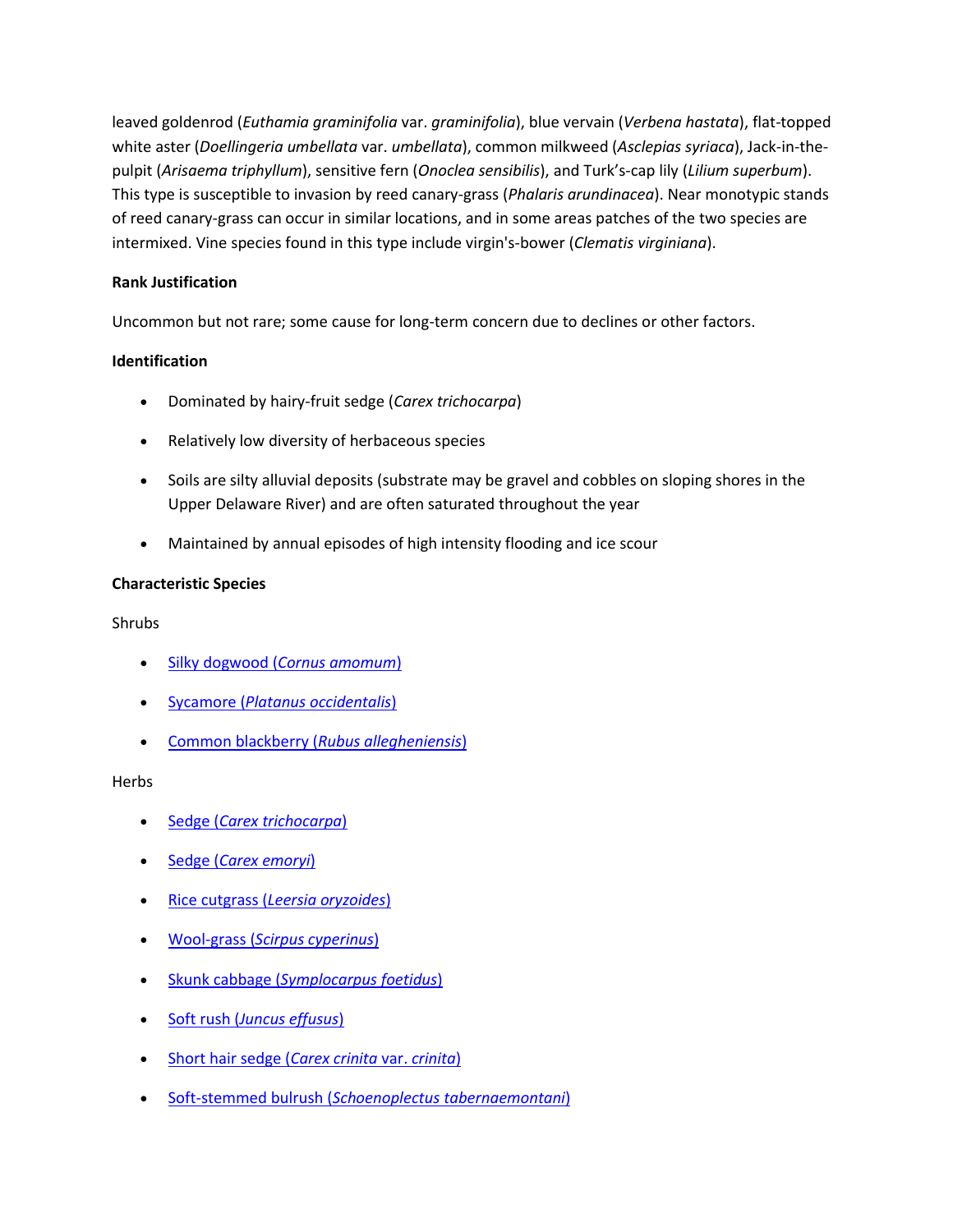- Boneset (*[Eupatorium perfoliatum](http://www.natureserve.org/explorer/servlet/NatureServe?searchName=Eupatorium+perfoliatum)*)
- Jewelweed (*[Impatiens capensis](http://www.natureserve.org/explorer/servlet/NatureServe?searchName=Impatiens+capensis)*)
- [American mannagrass \(](http://www.natureserve.org/explorer/servlet/NatureServe?searchName=Glyceria+grandis)*Glyceria grandis*)
- Tearthumb (*[Persicaria sagittata](http://www.natureserve.org/explorer/servlet/NatureServe?searchName=Polygonum+sagittatum%20)*)
- Ostrich fern (*[Matteuccia struthiopteris](http://www.natureserve.org/explorer/servlet/NatureServe?searchName=Matteuccia+struthiopteris)*)
- [Smooth goldenrod](http://www.natureserve.org/explorer/servlet/NatureServe?searchName=Solidago+gigantea) (*Solidago gigantea*)
- False nettle (*[Boehmeria cylindrica](http://www.natureserve.org/explorer/servlet/NatureServe?searchName=Boehmeria+cylindrica)*)
- Deer-tongue grass (*[Dichanthelium clandestinum](http://www.natureserve.org/explorer/servlet/NatureServe?searchName=Dichanthelium+clandestinum)*)
- [Grass-leaved goldenrod \(](http://www.natureserve.org/explorer/servlet/NatureServe?searchName=Euthamia+graminifolia+var.+graminifolia)*Euthamia graminifolia*)
- Blue vervain (*[Verbena hastata](http://www.natureserve.org/explorer/servlet/NatureServe?searchName=Verbena+hastata)*)
- [Flat-topped white aster \(](http://www.natureserve.org/explorer/servlet/NatureServe?searchName=Doellingeria+umbellata)*Doellingeria umbellata*)
- [Common milkweed \(](http://www.natureserve.org/explorer/servlet/NatureServe?searchName=Asclepias+syriaca)*Asclepias syriaca*)
- Jack-in-the-pulpit (*[Arisaema triphyllum](http://www.natureserve.org/explorer/servlet/NatureServe?searchName=Arisaema+triphyllum)*)
- Sensitive fern (*[Onoclea sensibilis](http://www.natureserve.org/explorer/servlet/NatureServe?searchName=Onoclea+sensibilis)*)
- Turk's-cap lily (*[Lilium superbum](http://www.natureserve.org/explorer/servlet/NatureServe?searchName=Lilium+superbum)*)
- Reed canary-grass (*[Phalaris arundinacea](http://www.natureserve.org/explorer/servlet/NatureServe?searchName=Phalaris+arundinacea)*)

Vines

Virgin's-bower (*[Clematis virginiana](http://www.natureserve.org/explorer/servlet/NatureServe?searchName=Clematis+virginiana)*)

Exotic Species

- [Multiflora rose \(](http://www.natureserve.org/explorer/servlet/NatureServe?searchName=Rosa+multiflora)*Rosa multiflora*)
- Reed canary-grass (*[Phalaris arundinacea](http://www.natureserve.org/explorer/servlet/NatureServe?searchName=Phalaris+arundinacea)*)

## **International Vegetation Classification Associations:**

[Hairy-fruit Sedge Wetland \(](http://www.natureserve.org/explorer/servlet/NatureServe?searchCommunityUid=ELEMENT_GLOBAL.2.791580)CEGL006447)

### **NatureServe Ecological Systems:**

[Central Appalachian River Floodplain \(](http://www.natureserve.org/explorer/servlet/NatureServe?searchSystemUid=ELEMENT_GLOBAL.2.723001)CES202.608)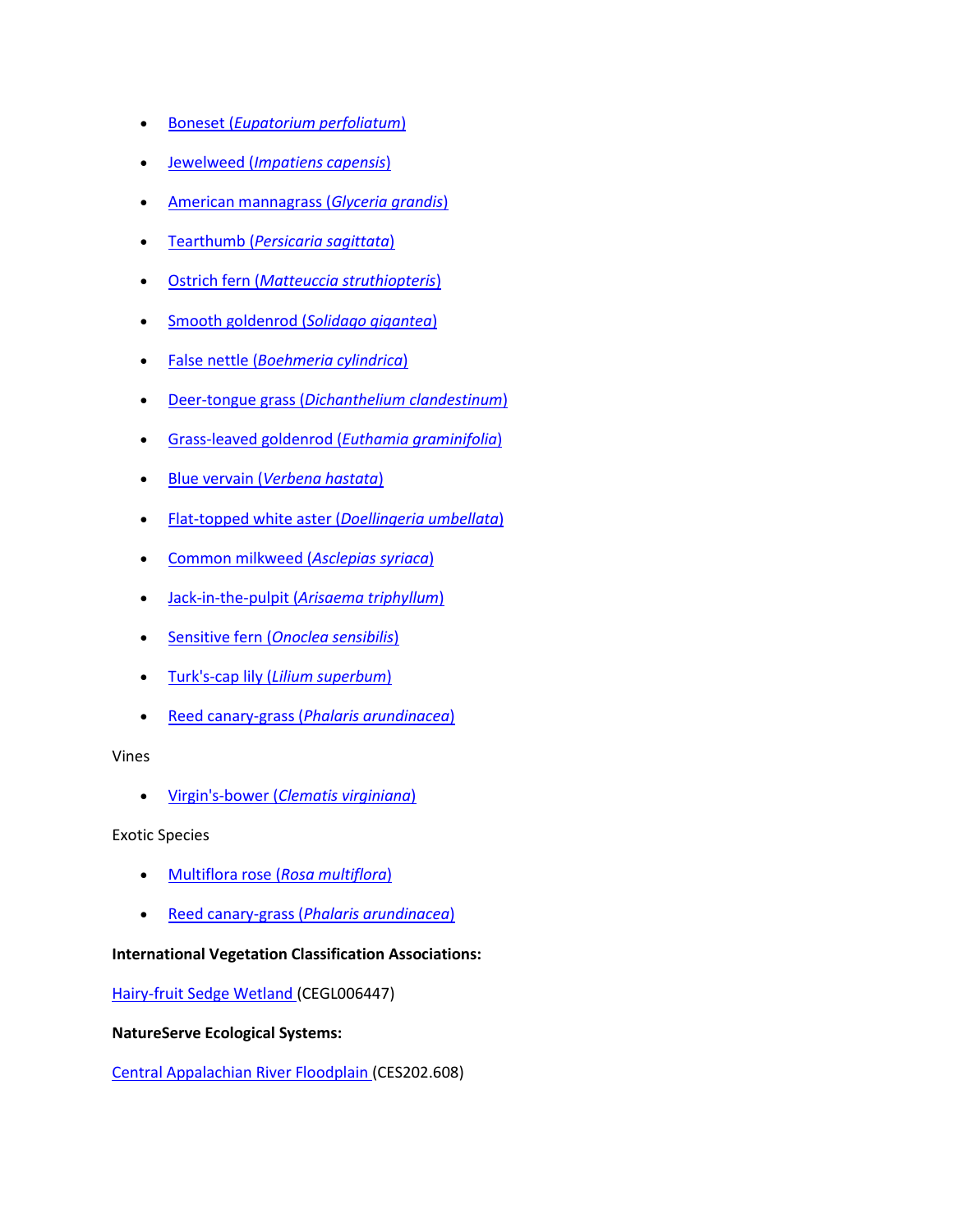## **Origin of Concept**

Zimmerman, E., and G. Podniesinski. 2008. Classification, Assessment and Protection of Floodplain Wetlands of the Ohio Drainage. Pennsylvania Natural Heritage Program, Western Pennsylvania Conservancy, Pittsburgh, PA. Report to: The United States Environmental Protection Agency and the Pennsylvania Department of Conservation and Natural Resources, Office of Conservation Science. US EPA Wetlands Protection State Development Grant no. CD-973081-01-0.

### **Pennsylvania Community Code**

na : Not Available

### **Similar Ecological Communities**

Reed Canary-grass Floodplain Grassland shares a similar environmental setting as the Hairy-fruited Sedge (*Carex trichocarpa*) Floodplain Wetland but differs from this community as Reed Canary-grass Floodplain Grassland contains a near dominance of reed canary-grass (*Phalaris arundinacea*). The Floodplain Meadow community is significantly more diverse and dominated by robust broad-leaved herbs, with hairy-fruit sedge (*Carex trichocarpa*) a minor component or absent.

### **Fike Crosswalk**

None. This type is new to the Pennsylvania Plant Community Classification developed from river floodplain classification studies in the Susquehanna and Ohio River Basins.

### **Conservation Value**

The community is an important part of the river floodplain ecosystem, which provides significant ecosystem services in addition to wildlife habitat, such as sediment control, filtering runoff, and cooling overland flow of water. Hairy-fruited Sedge (*Carex trichocarpa*) Floodplain Wetland patches are important breeding, nesting, and foraging areas for several rare dragonflies and damselflies that use the open habitat for basking and hunting.

### **Threats**

Alteration to the frequency and duration of flood events and development of the river floodplains are the two greatest threats to this community statewide and can lead to habitat destruction and/or shifts in community function and dynamics. Non-native invasive plants may be equally devastating as native floodplain plants are displaced. Development of adjacent land can lead to an accumulation of agricultural run-off, sedimentation, and pollution. In addition, reed canary-grass (*Phalaris arundinacea*), Japanese knotweed (*Fallopia japonica*), giant knotweed (*F. sachalinense*), and purple loosestrife (*Lythrum salicaria*) may invade sites supporting this community type. Construction of flood-control and navigational dams have resulted in drastic changes to the timing and duration of flood events. These dams have, in some cases, slowed the river flow resulting in deposition of finer sediments favored by the invasive plants.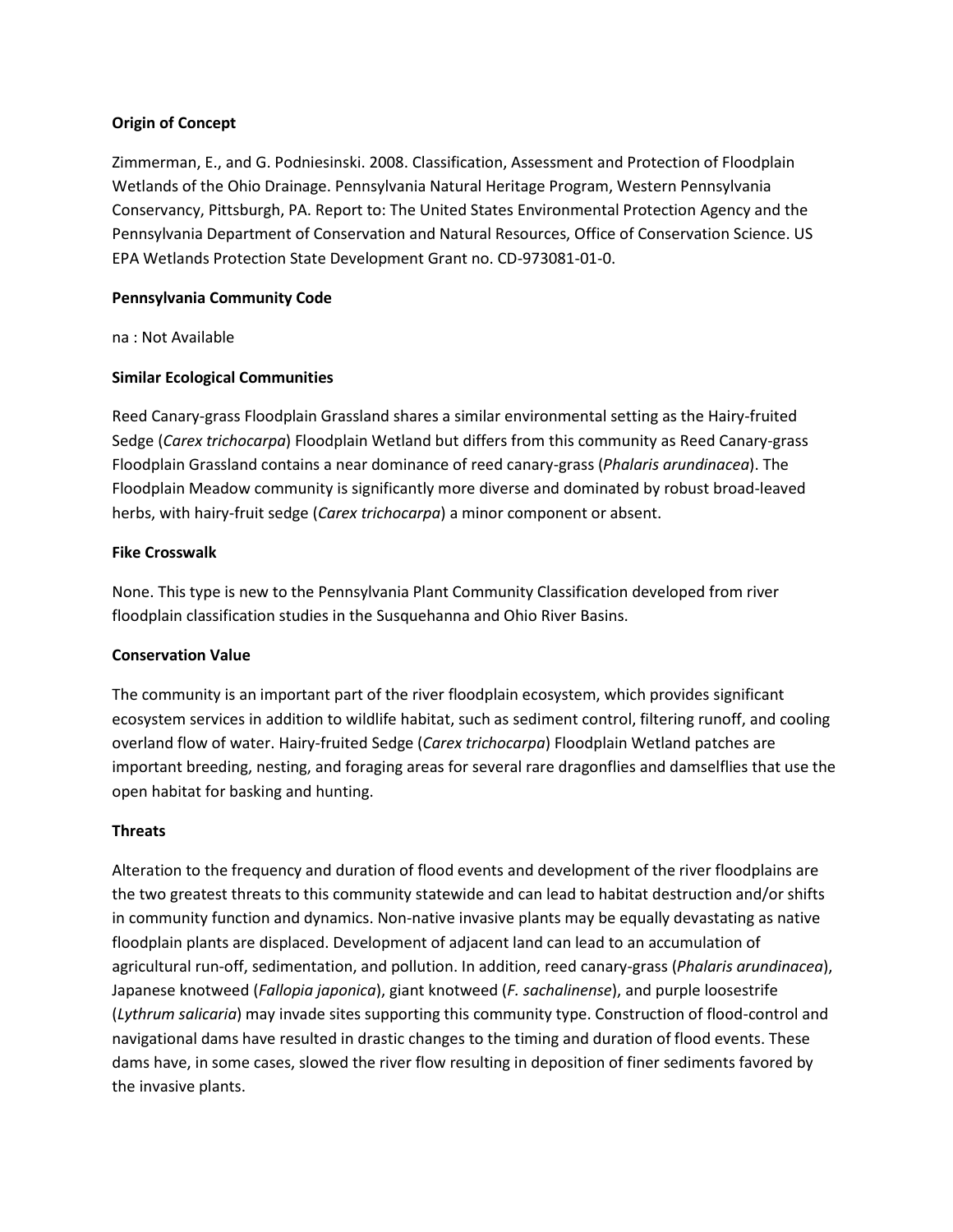### **Management**

Direct impacts to the floodplain ecosystems (e.g., road construction, development, filling of wetlands) have greatly altered their composition, structure, and function region-wide. Further impacts that alter riparian function of the remaining areas should therefore be avoided. When development is unavoidable, low impact alternatives (e.g., elevated footpaths, boardwalks, bridges, pervious paving) that maintain floodplain processes should be utilized to minimize impacts to natural areas and the plant and animal species within them. Maintenance of natural buffers surrounding high quality examples of floodplain wetlands is recommended in order to minimize nutrient runoff, pollution, and sedimentation. Care should also be taken to control and prevent the spread of invasive species into high quality sites.

As floodplains are dependent on periodic disturbance, natural flooding frequency and duration should be maintained and construction of new dams, levees, or other in-stream modifications should be avoided. Activities resulting in destabilization of the banks or alteration of the disturbance patterns of the site should be avoided. Numerous land use planning recommendations have been proposed to reduce the negative impacts of changing land use on riparian systems. These include protecting riparian buffer habitat, retaining natural areas in developed landscapes, compensating for lost habitat, excluding livestock grazing from riparian areas, providing corridors between riparian and upland habitats, avoiding constructing roads and utility lines through riparian habitat areas, and restoring degraded riparian habitat. Providing the river system some scope to maintain itself may be more cost-effective in the long run than attempts at controlling natural functions through human intervention.

### **Research Needs**

Variations may occur at eco-regional levels. Many of the known locations of large occurrences of this type are found on the floodplains immediately above impoundments, along slower reaches, or deltas of smaller tributaries, which may have created the conditions for its establishment. More recently, reed canary-grass has grown in dominance and may be replacing this type. There is a need to assess occurrences of this type throughout its range to determine the impact of the impoundments on the establishment and persistence of this community.

### **Trends**

Construction of dam impoundments may have resulted in an expansion of this type in areas where floodwaters were slowed and sediments were deposited, especially on broad flat floodplain wetlands at the edges of the impoundments, which were rapidly colonized by the hairy-fruit sedge. Recent expansion of reed canary-grass, however, has altered the composition of these sites and thus this type may be declining overall.

### **Range Map**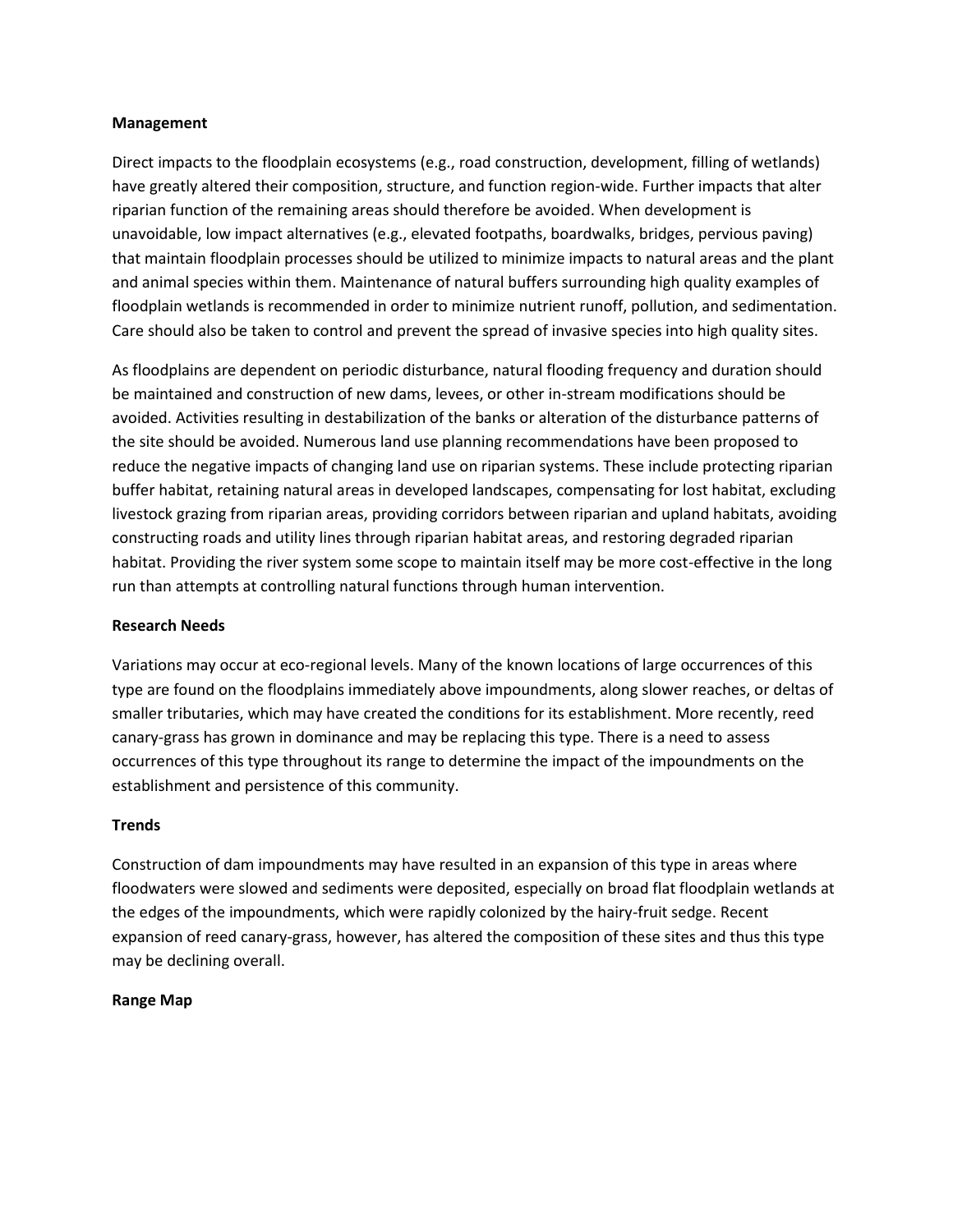

## **Pennsylvania Range**

Allegheny Front and Deep Valleys Section of the Applachaian Plateau Region; Appalachian Mountain Section of the Ridge and Valley Region.

## **Global Distribution**

New Jersey, New York, Pennsylvania, Virginia, and West Virginia.

## **References**

Baker, M.E., and B.V. Barnes. 1998. Landscape ecosystem diversity of river floodplains in northwestern Lower Michigan, U.S.A. Canadian Journal of Forestry Research 28: 1405-1418.

Byers, E. A., J. P. Vanderhorst, and B. P. Streets. 2007. Classification and conservation assessment of high elevation wetland communities in the Allegheny Mountains of West Virginia. West Virginia Natural Heritage Program, West Virginia Division of Natural Resources, Elkins.

Cowardin, L.M., V. Carter, F.C. Golet, and E.T. La Roe. 1979. Classification of wetlands and deepwater habitats of the United States. U.S. Fish and Wildlife Service. Washington, D.C. 131 pp.

Edinger, Gregory J., D.J. Evans, Shane Gebauer, Timothy G. Howard, David M. Hunt, and Adele M. Olivero. 2002. Ecological Communities of New York State. Second Edition. A revised and expanded edition of Carol Reschke's Ecological Communities of New York State. New York Natural Heritage Program, New York State Department of Environmental Conservation. Albany, NY. 136 pp.

Fike, J. 1999. Terrestrial and palustrine plant communities of Pennsylvania. Pennsylvania Natural